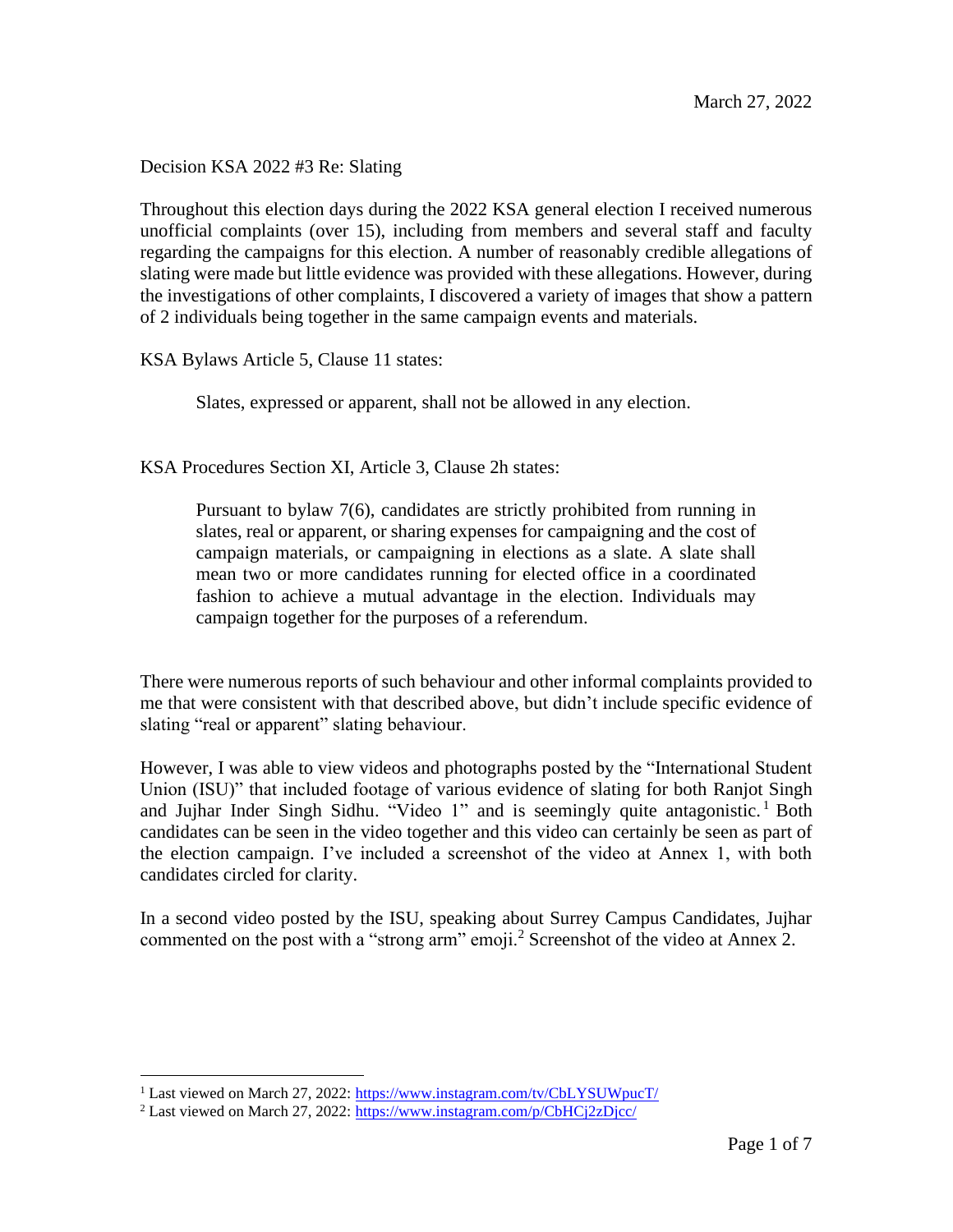In a third video posted by the ISU, Jujhar can be seen at a rally with many supporters holding posters for Ranjot Singh.<sup>3</sup> Still Instagram photo of from the time of this video at Annex  $3<sup>4</sup>$ 

As well, I came across a re-share of an Instagram post that Ranjot Singh and Jujhar Inder Singh Sidhu were tagged in. Ranjot shared the post that includes a joint campaign "poster" for Ranjot Singh and Jujhar Inder Singh Sidhu. The post can be seen at Annex 4.

I presented Video 1 to both Ranjot and Jujhar (at the time it was the only evidence I had showing them together) and both responded that they didn't know each other (see responses below).

Jujhar responded by stating:

On the day when this video was made one of my friend was with that group and he offered me to stand with them but I had no idea that Ranjot Singh was even there as i have just met him once or twice and don't know him personally.

Ranjot responded by stating:

I really appreciate that you emailed me and i saw that video and i just want to you know that that video was not regarding election campaign and ISU is a student union and i am part of it and we were just replying some groups who were saying wrong about that union and i want you to talk to any indian KSA worker so that they can explain u proper wordings of it and. even i don't know juhjar. we just met in elections.

Ranjot and Jujhar follow each other on Instagram and clearly are reasonably aware of each other. However, there is sufficient evidence for me to determine that slating was apparent between the two candidates, no matter how well they know each other. Jujhar was slating when he was present at a rally with Ranjot, and made especially clear with all the students holding posters for Ranjot. He also commented on an ISU post with his "strong arm" emoji with regard the ISU post showing a speech about the Surrey Campus Represntatives. Ranjot was slating by sharing posts that included campaign advertising for both himself and Jujhar in one post.

Candidates enter into an election process that is a serious matter. By completing a nomination package that includes references to important clauses of the rules and informs prospective candidates to read the bylaws and regulations, the candidates take responsibility understand and follow the rules and regulations.

Given the above-described posts post and events, I have determined that real or apparent slating, as per the KSA's definitions, has taken place. These are serious violations that erode the trust of the KSA membership. Given this, Ranjot Singh and Jujhar Inder Singh

<sup>&</sup>lt;sup>3</sup> Last viewed on March 27, 2022:<https://www.instagram.com/p/Ca8ebMJFrqe/>

<sup>&</sup>lt;sup>4</sup> Last viewed on March 27, 2022:<https://www.instagram.com/p/Ca6KoNar71y/>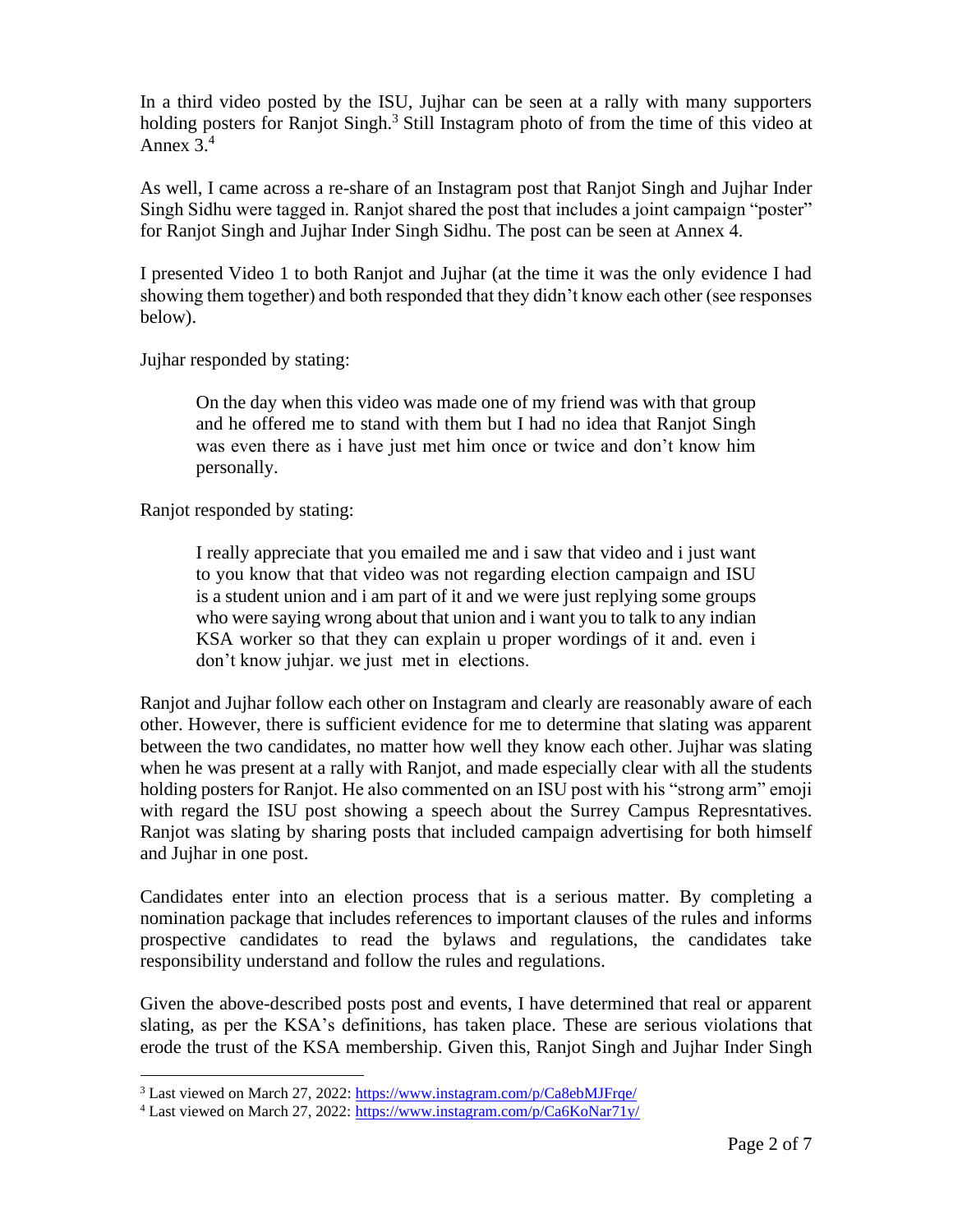Sidhu are disqualified from this election, though I note that Ranjot has already been disqualified under a previous decision.

I note that Mr. Singh and Mr. Sidhu have 48 hours from the time they receive this decision to submit an appeal in the manner set forth in Section XI, Article 11 of the KSA regulations. Appeals may be sent to:  $complaints@kusa.ca$ </u>

Hon Sunfor

Ron Laufer Chief Returning Officer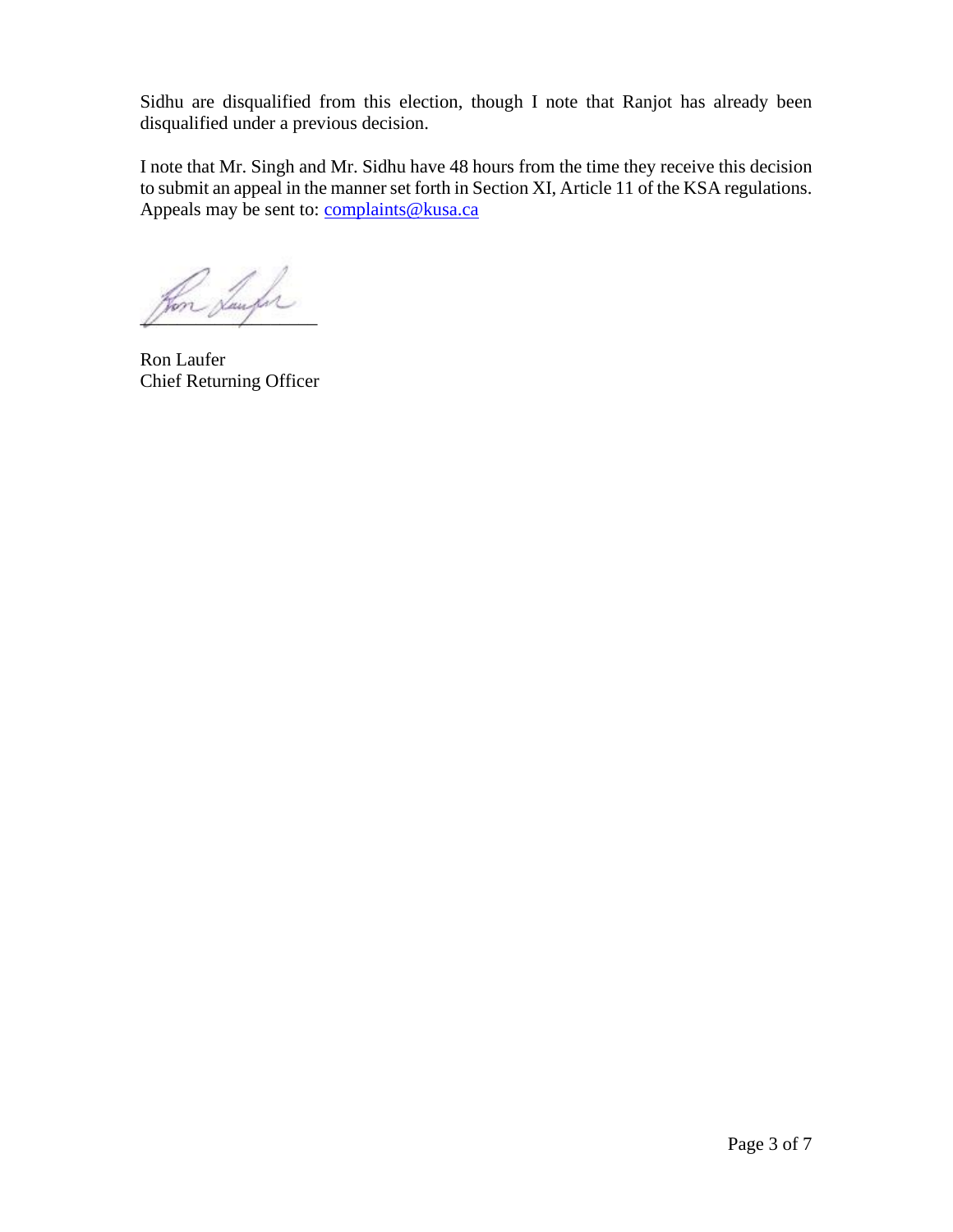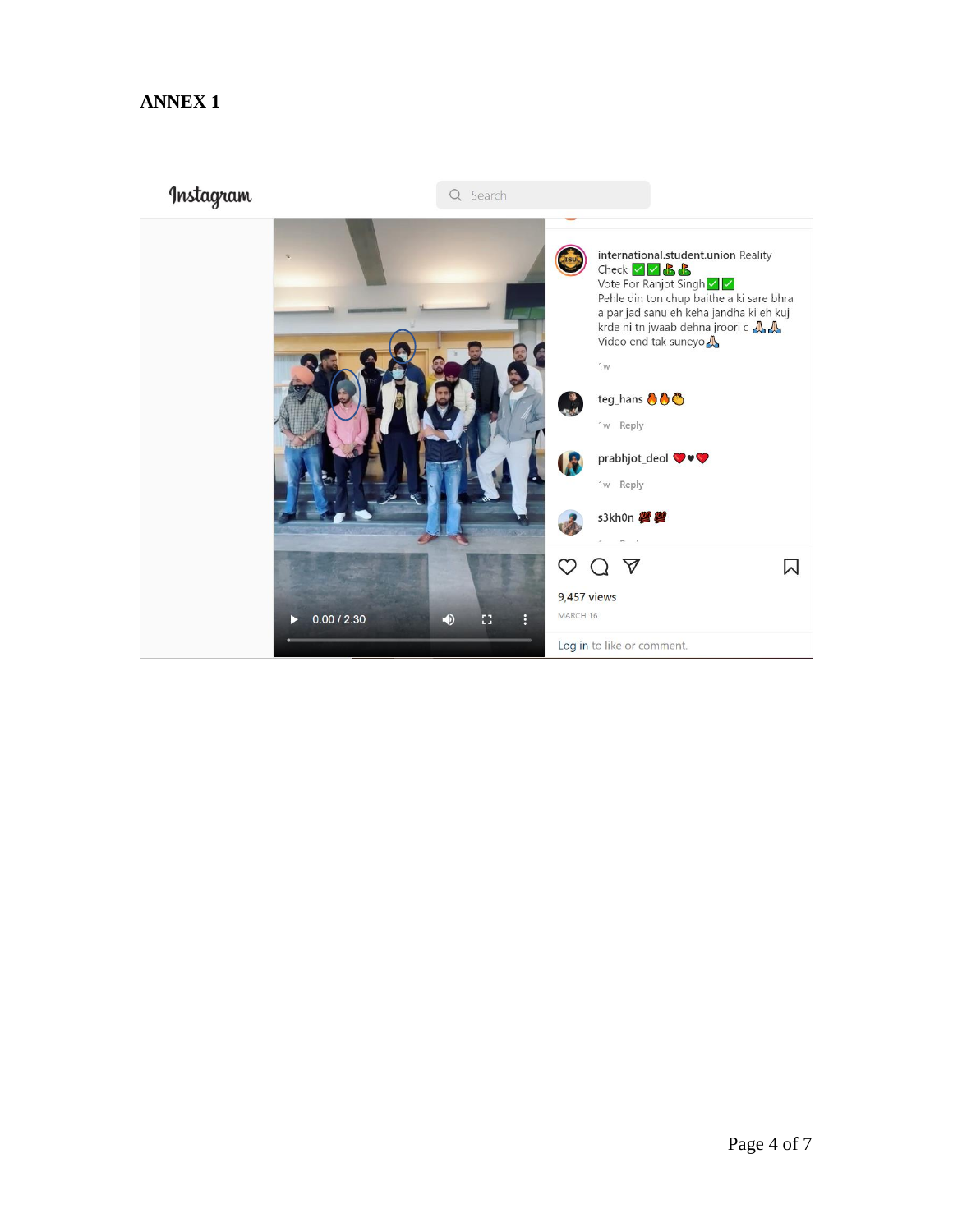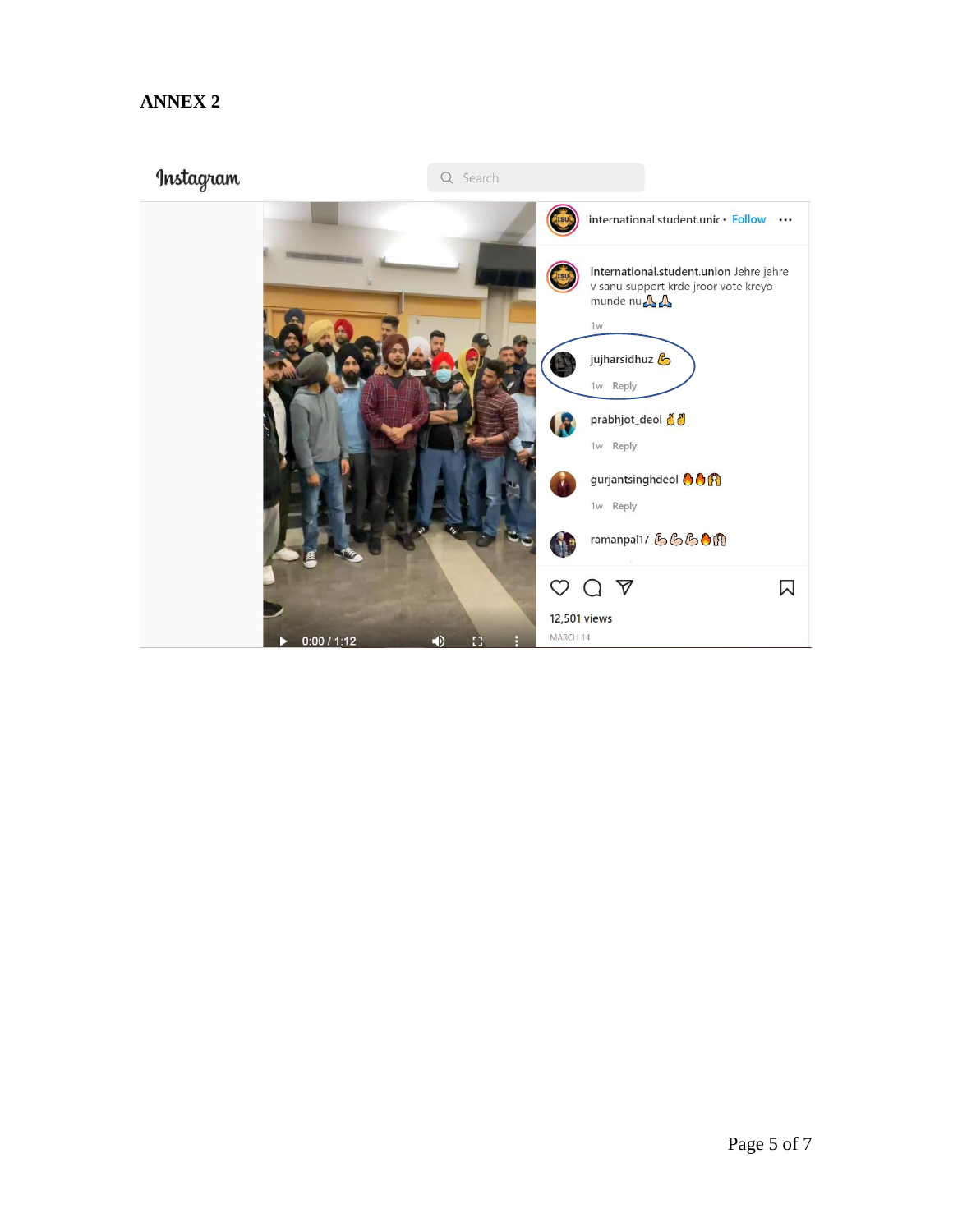